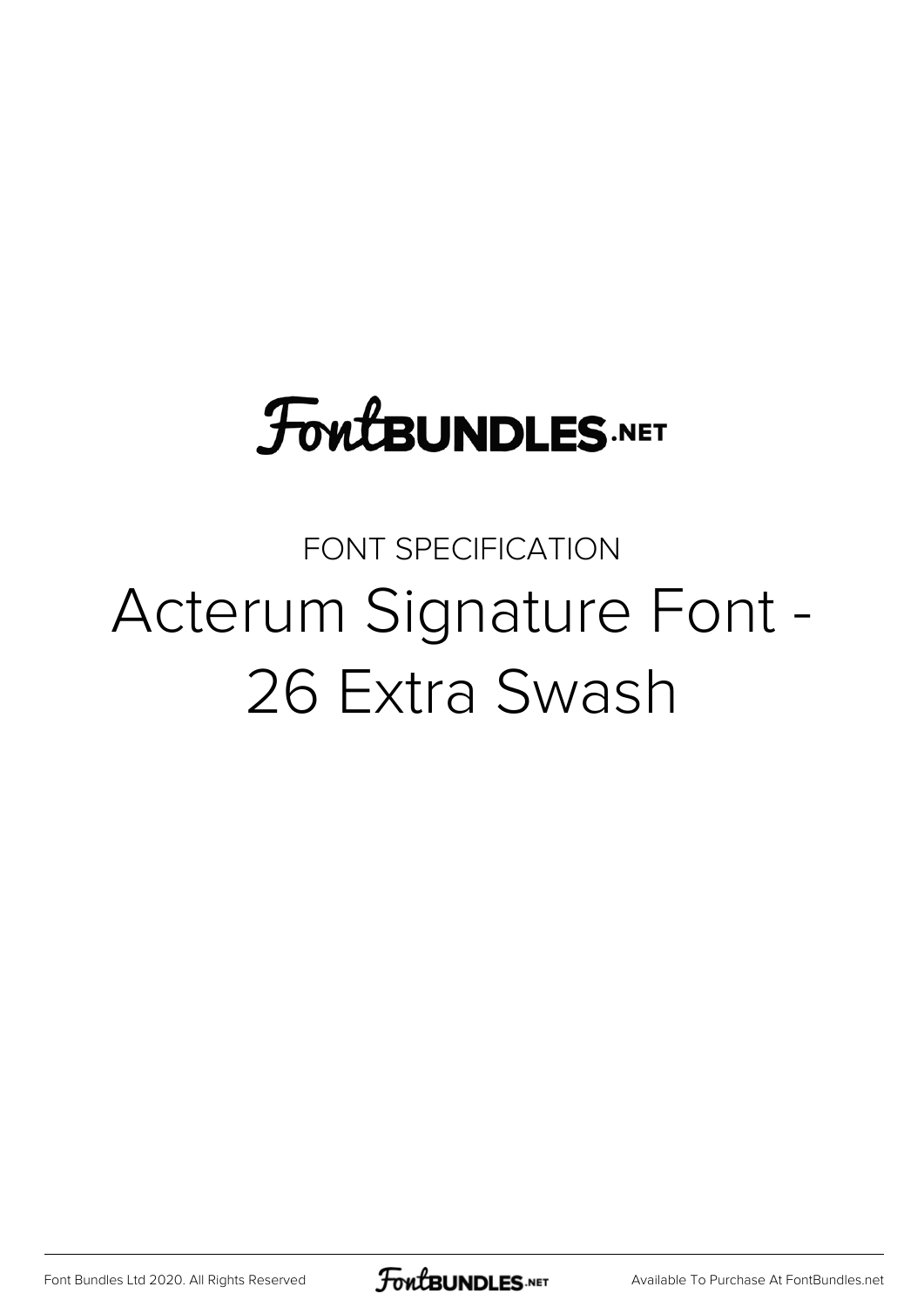#### ActerumSignature - Regular

**Uppercase Characters** 

ABCDEFGAIAKLMNOP

ORSTUVWXYZ

Lowercase Characters

abcdefghijklmnopqrstuumxyz

**Numbers** 

0123456789

Punctuation and Symbols

 $1'$  " #  $8'$  1 8 ' ( ) \* + , - , ; ; < = 

All Other Glyphs

 $\dot{A} \dot{A} \dot{A} \dot{A} \dot{A} \dot{A} C \dot{E}$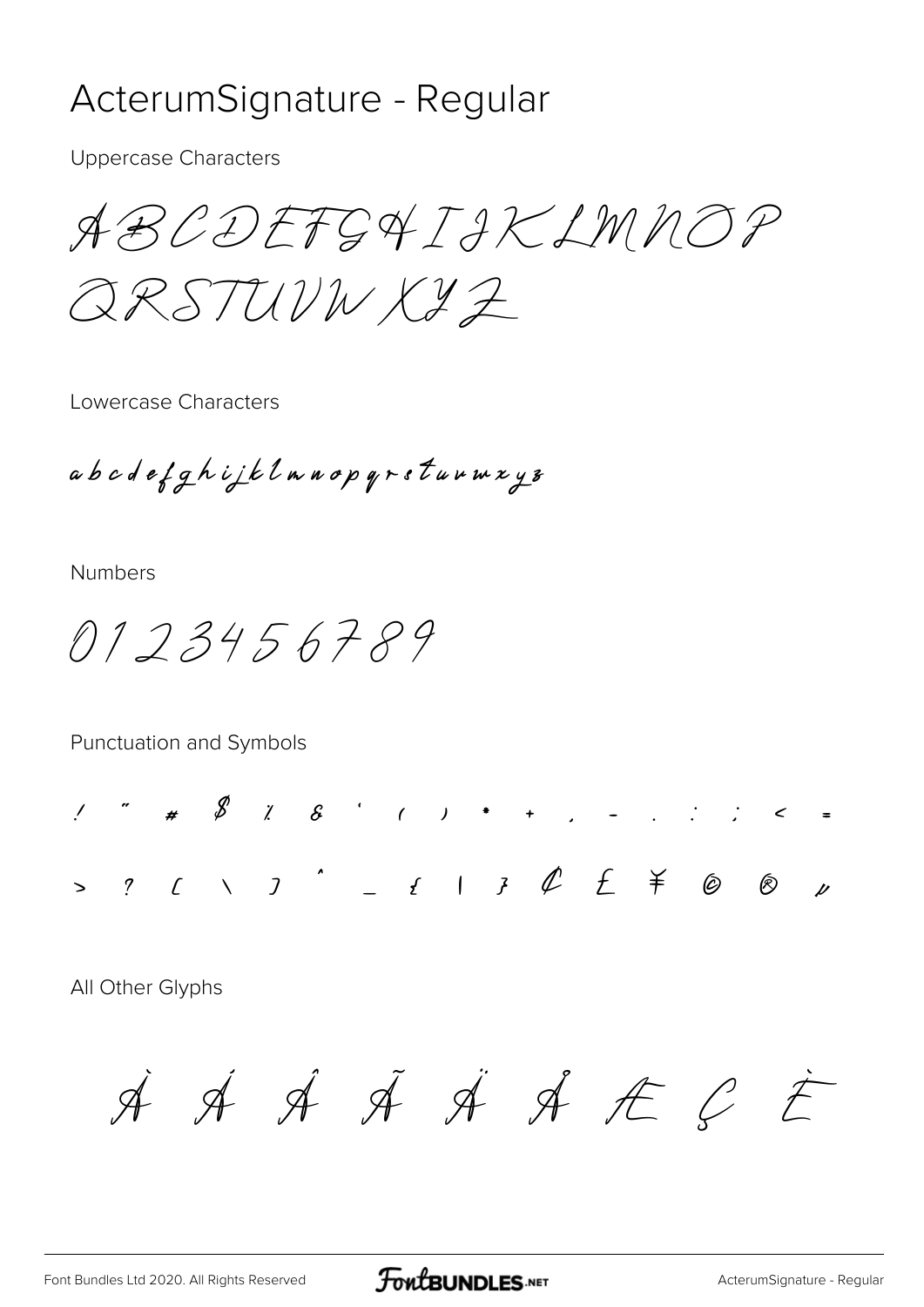

FontBUNDLES.NET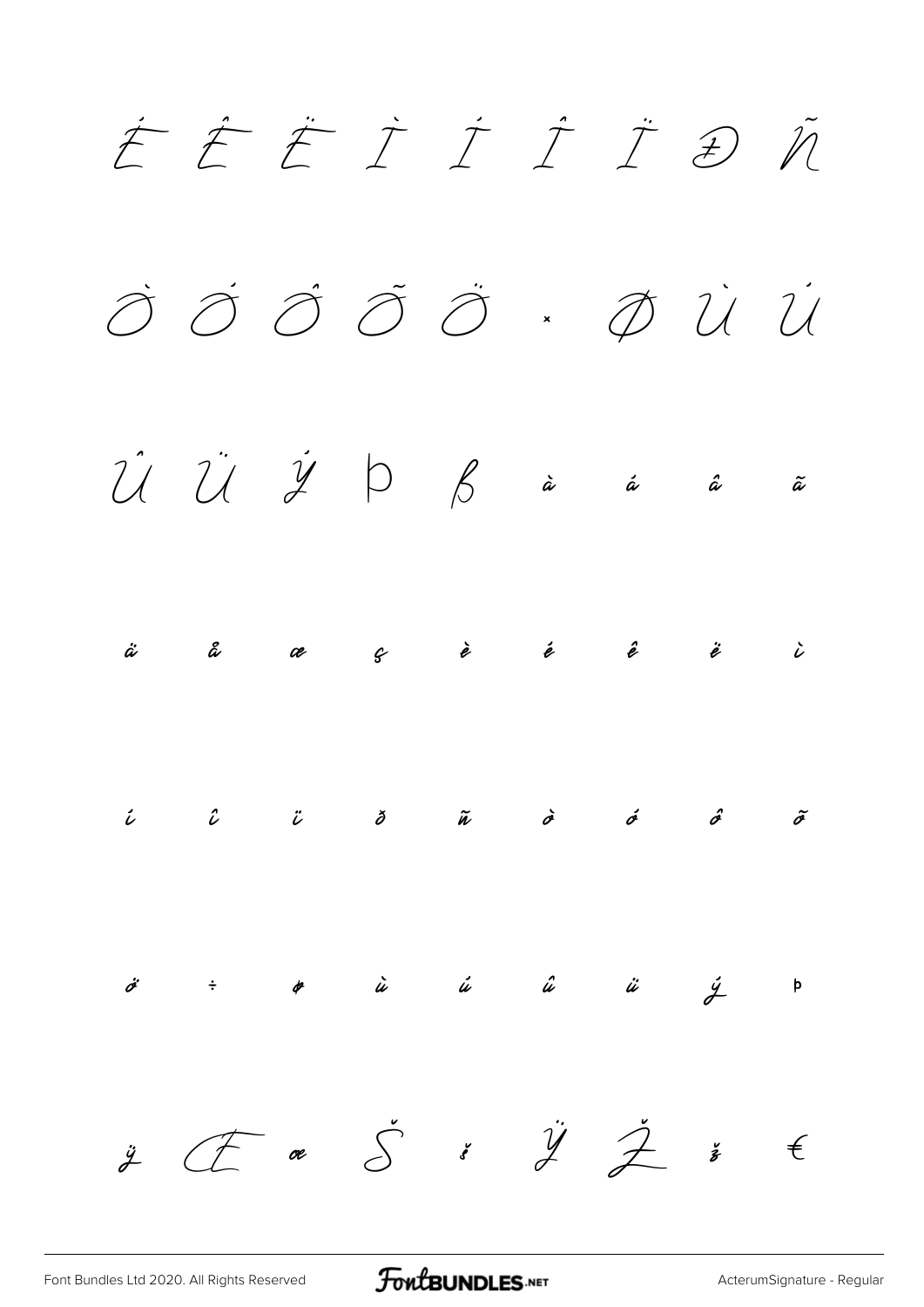### $u$   $t$   $\#$   $\#$   $\#$   $\Box$

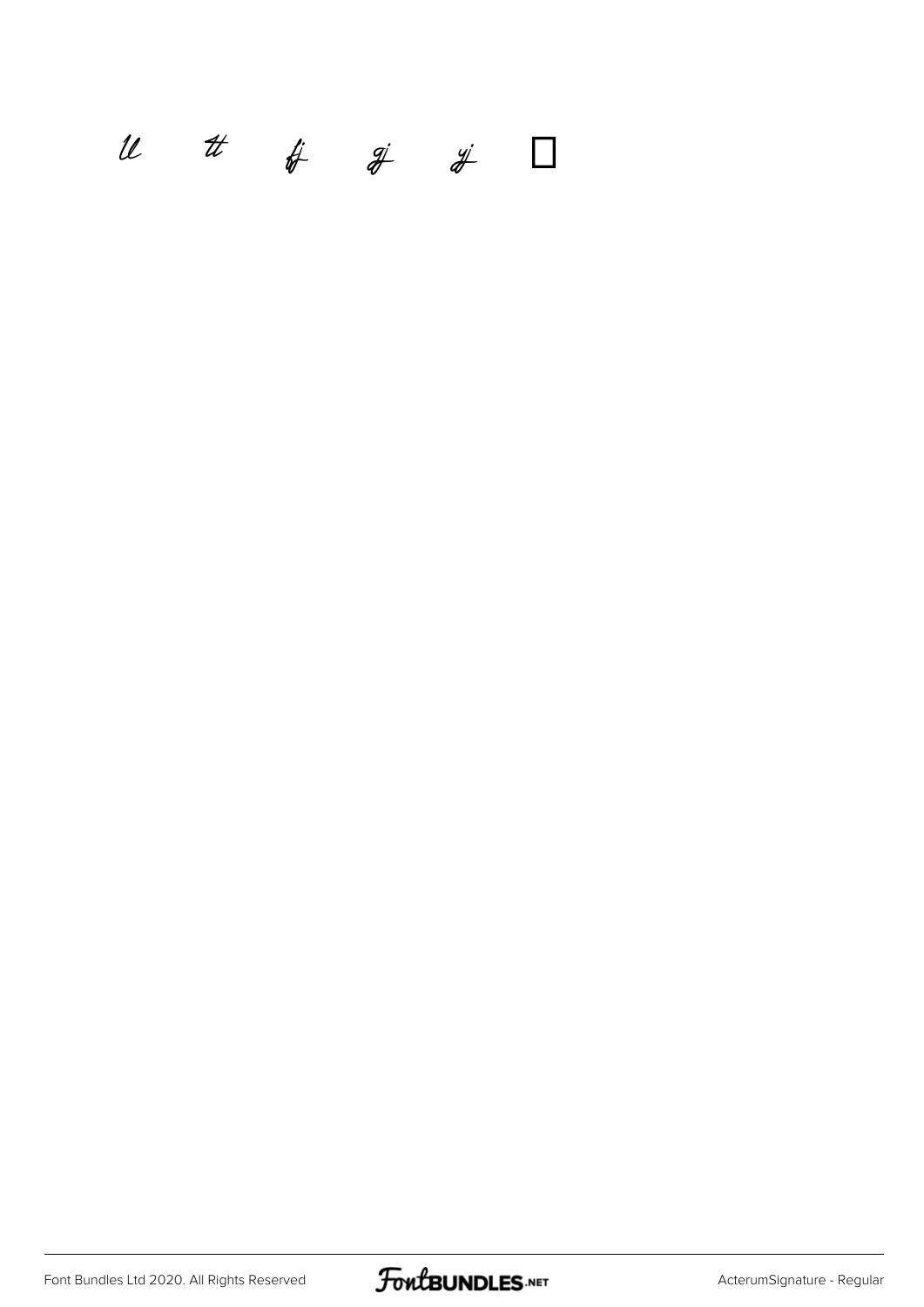### Swash - Regular

Uppercase Characters



Numbers

Punctuation and Symbols

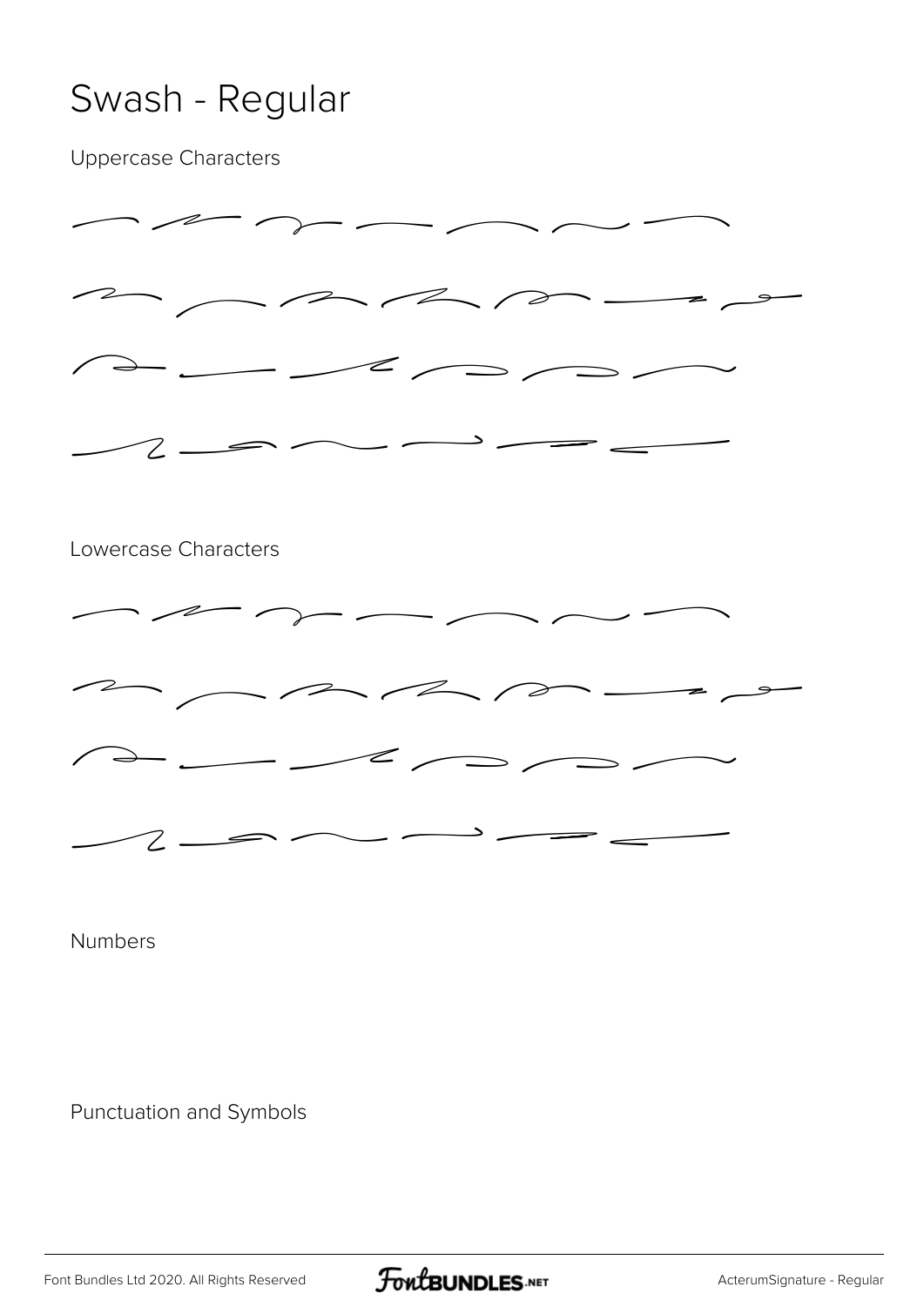All Other Glyphs